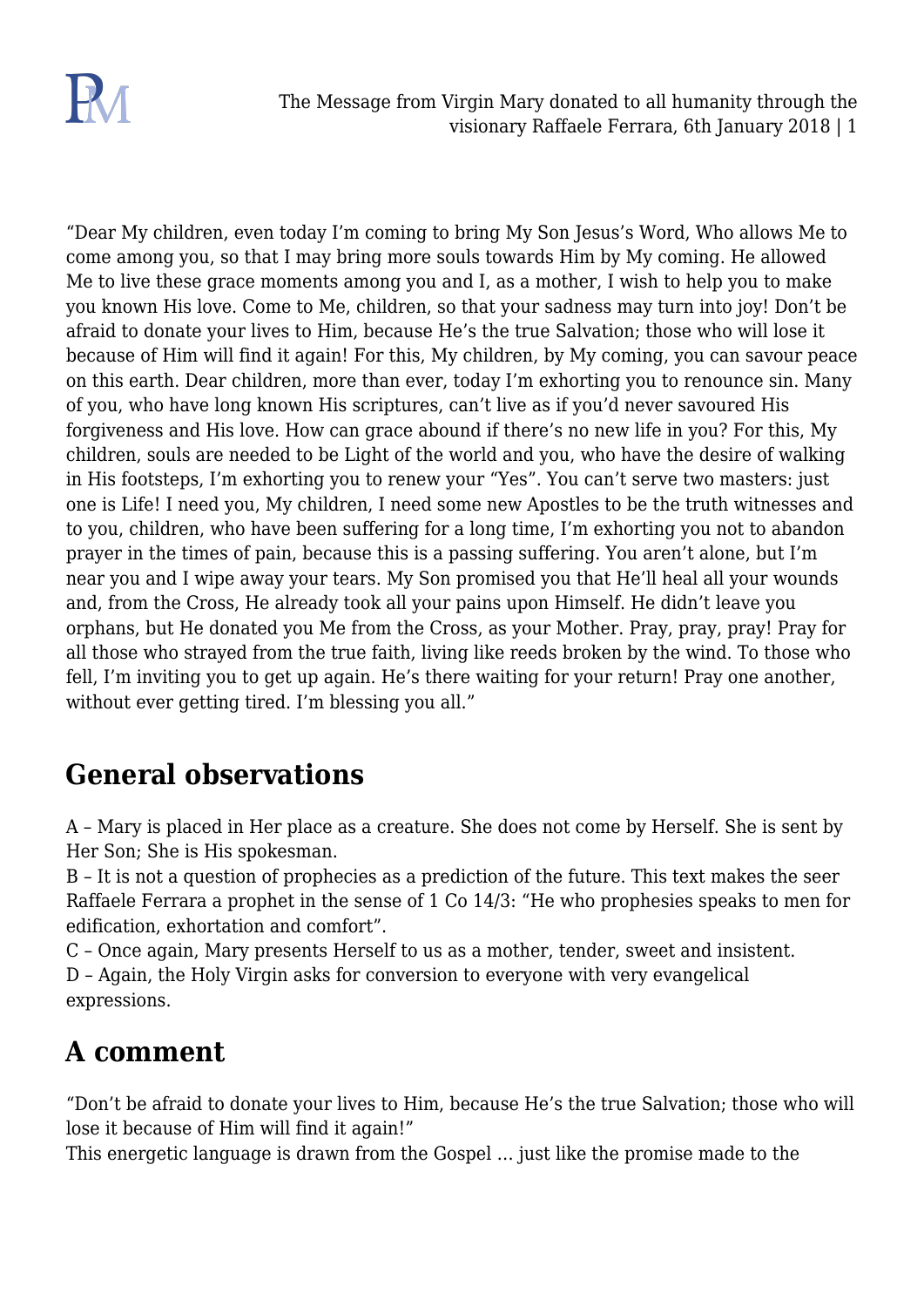

stubborn faithful of

"savour(ing) peace on this earth" in and between the Cross.

"Dear children, more than ever, today I'm exhorting you to renounce sin.". This sentence hints at us that, even in fervent groups, some do not live in the state of grace.

"Many of you, who have long known His scriptures, can't live as if you'd never savoured His forgiveness and His love."

Mary's visits have been now lasting for 32 years. Doesn' t Our Heaven Mother get tired if we continue to be mediocre? If the fruits are insufficient, the charism may cease, neglect or be granted to others (Mt 21, 41).

"How can grace abound if there's no life in you?" Here we see a probable allusion to the ascetic way that almost always precedes the blossoming of graces. Where are we about respect for the uniqueness of marriage, the daily rosary, the abstinence from bread and water twice a week? If we do not progress in the spiritual life we seriously have to ask ourselves about the authenticity of the grace that is entrusted to us or on our place in this spiritual family.

"Mary's Pilgrims" are not a club for amateurs, a consumer union but a rough school of holiness. People who would be interested in the charism out of curiosity, spiritual lust and spiritual greed should perhaps leave the groups rather than being some dead-weights. "I'm exhorting you to renew your "Yes". You can't serve two masters: just one is Life!" Evangelical radicality! Medjugorje: "You haven't put God in the first place yet!" "I need you, My children, I need some new Apostles.." …

…. for the new times? … for the fights of the end of a time? … to prepare Mary's Triumph? "..to be the truth witnesses and to you, children, who have been suffering for a long time, I'm exhorting you to not abandon prayer in the times of pain, because this is a passing suffering."

The Carmel of Coimbra recently published a beautiful biography about Lucia of Fatima. In the innumerable difficulties of her existence, Lucia was always consoled by the promise of 13 June 1917: "I'll never abandon you!"

"You aren't alone, but I'm near you and I wipe away your tears. My Son….didn't leave you orphans, but He donated you Me from the Cross, as your Mother."

It is a well-known thing … the children, who have had a firm mum and able to give tenderness, have confidence in themselves and they advance with confidence in life. In Oliveto Citra (Sa) as in Passatempo (An), the Virgin Mary presents Herself as "the Virgin of Consolation". She knows that group members are men of good will. But here as elsewhere the problem is that of perseverance during dozens of years, among incomprehensible trials. Before entering the Promised Land, God assures that He will never abandon it: "Be strong, be brave! Because you'll lead the children of Israel into the land that I've promised them by oath. I'll be with you " (Dt 31, 23.)